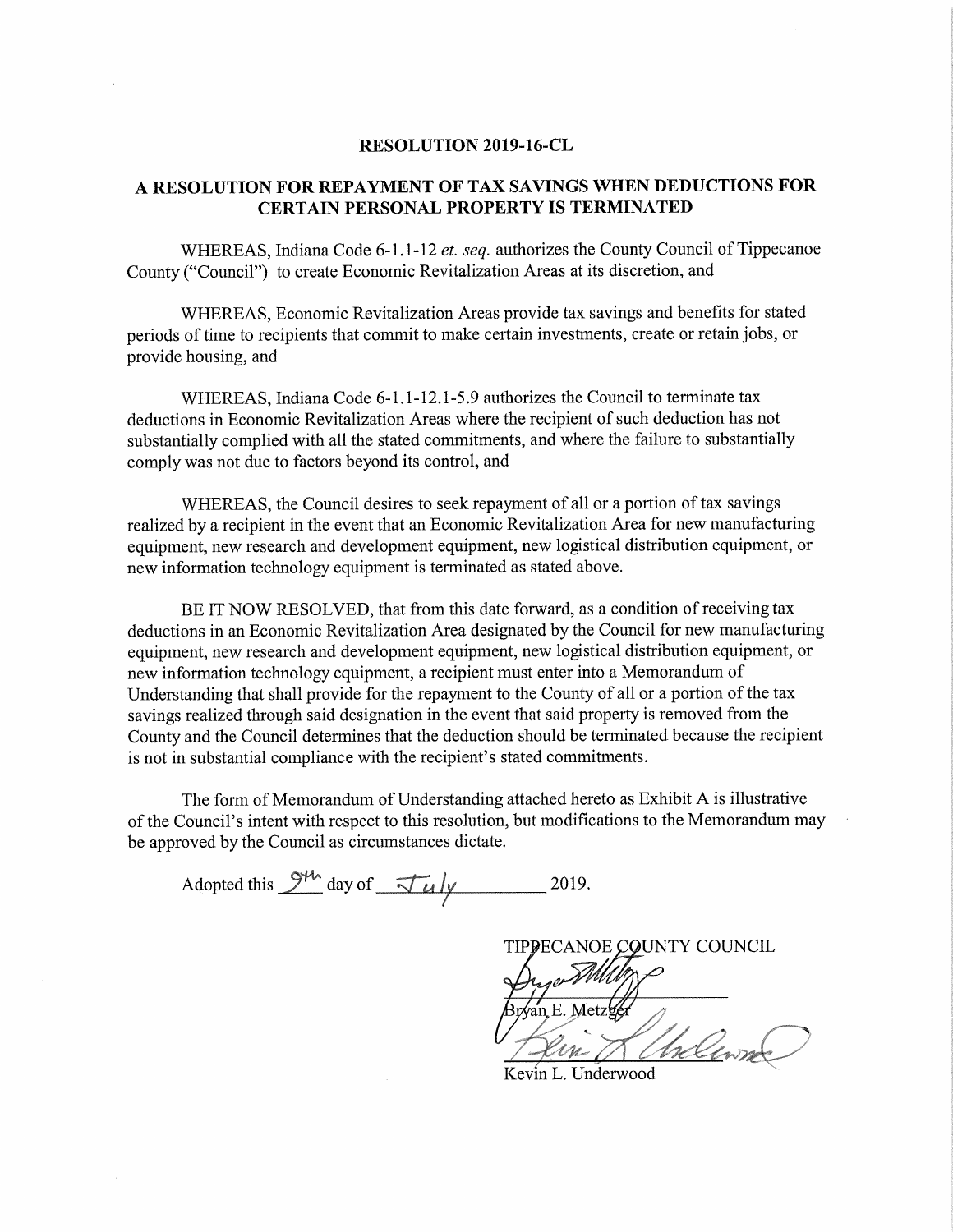John R. Barby

 $\frac{\textit{Absent}}{\text{Lisa Dullum}}$ 

 $-1$ apos

Tlana/Stonebraker

Absent<br>Roland K. Winger

Robert Plantenga, Tippecanog/Cou anoewot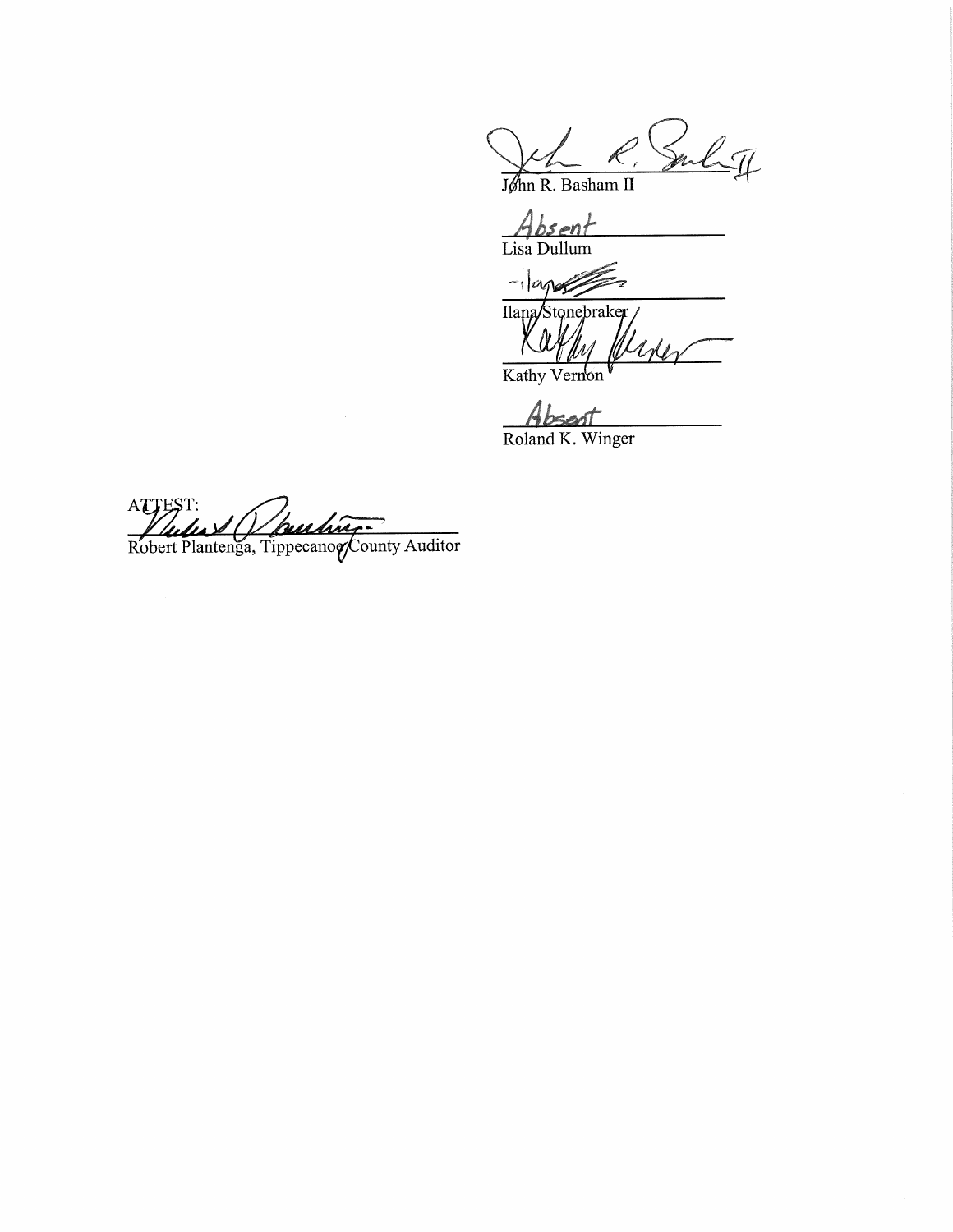## EXHIBIT A

## SAMPLE MEMORANDUM OF AGREEMENT CONCERNING STATEMENT OF BENEFITS AND TAX ABATEMENTS

This Memorandum of Agreement ("Agreement") is dated this  $\_\_\_$  day of  $\_\_\_\_$ , 20.... and serves as the confirmation of the commitment by "Applicant"), to comply with the project description and job creation and retention (and associated wage rates and salaries) figures contained in its designation application; Statement of Benefits; Resolution No, a resolution of the Tippecanoe County Council ("Council"); and this Agreement ("Commitments"),

#### Section 1, Grant of Abatement.

Subject to the adoption of the deduction approva<sup>l</sup> resolution by the Council, Tippecanoe County, Indiana ("County") commits to providing a year personal property tax abatement for the Applicant's capital expenditures of approximately \$\_\_\_\_\_\_\_\_\_\_\_\_\_\_\_\_\_ for new manufacturing equipment, new research and development equipment, new logistical distribution equipment, or new information technology equipment approved as part of the Commitments. The Applicant shall assume responsibility for the redevelopment and the installation of the new equipment and for compliance with the Statement of Benefits. The project will create [DESCRIPTION OF JOBS PROMISED], aside from those created or retained through the construction phase of the project. The capital expenditures for the Project shall occur no later than the estimated completion dates of

for equipment installation as contained in the Statement of Benefits Form ("Completion Date").

#### Section 2. Annual Information.

During the term of the tax abatement and for a period of two (2) years thereafter, the County or its authorized agent may annually request information from the Applicant concerning the nature of the Project and the approved capital expenditures for the Project and the Applicant shall provide the County with adequate written evidence thereof within 45 days of such request ("Annual Survey"). The County shall utilize this information and the information required to be filed by the Applicant in the CF-1 Compliance with the Statement of Benefits form to verify that the Applicant has complied with the commitments contained in the Commitments at all times after the Commitment Date and during the duration of the tax abatement. The applicant further agrees to provide the County with such additional information requested by the County related to the information provided in the Annual Survey and the CF -l form within <sup>a</sup> reasonable time following any such request.

#### Section 3. Termination.

A. Right to Terminate. The County, by and through the Council, reserves the right to terminate the personal property tax abatement deduction if it determines that the Applicant has not made reasonable efforts to substantially comply with all of the Commitments and that Applicant's failure to substantially comply with the Commitments was not due to factors beyond its control.

B. Factors Beyond Control. As used in this Agreement, "factors beyond the control of the Applicant" shall include only factors not reasonably foreseeable at the time of the designation application and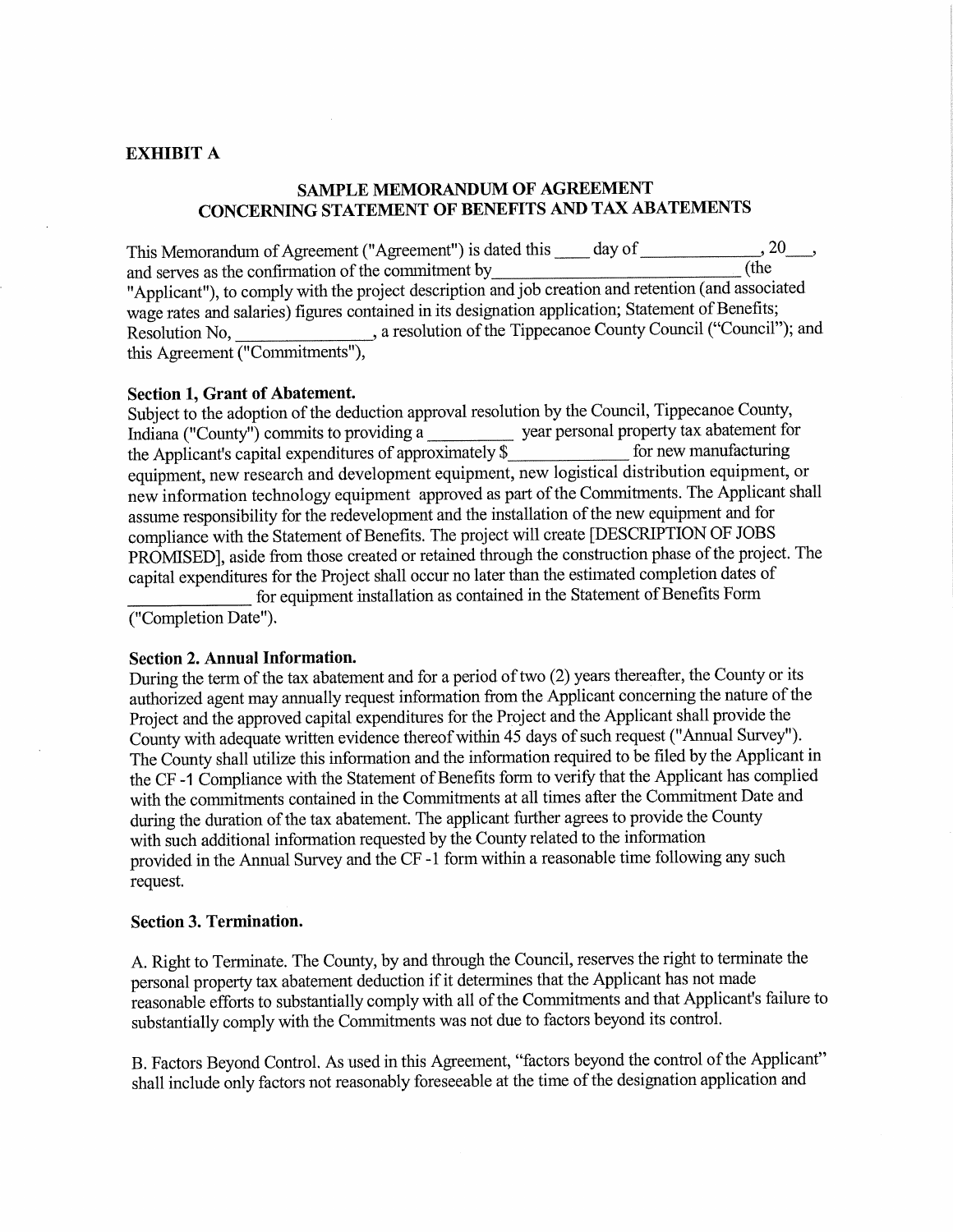submission of Statement of Benefits which are not caused by any act or omission of the Applicant and which materially and adversely affect the ability of the Applicant to substantially comply with the Agreement. New technological developments and process improvements may also be included as factors beyond of the control of the applicant.

C. Repayment Upon Termination: Pursuant to Resolution 2019-<br>-CL, if the new equipment is removed from Tippecanoe County, and the County terminates the persona<sup>l</sup> property tax abatement, the County may require the Applicant to repay all of the personal property tax abatement savings received through the date of such termination.

D. Notice of Termination and Repayment. In the event that the County determines that the tax abatement deductions should be terminated and/or that all of the tax abatement savings should be repaid, it will <sup>g</sup>ive the Applicant notice of such determination, including <sup>a</sup> written statement calculating the amount due from the Applicant, and will provide the Applicant with an opportunity to meet with the County's designated representatives to show cause why the abatement should not be terminated and/or the tax benefits repaid. Such notice shall state the names ofthe person with whom the Applicant may meet and will provide that the Applicant shall have ninety (90) days from the date of such notice to arrange such meeting and to provide its evidence concerning why the abatement termination should not or tax benefits repaymen<sup>t</sup> should not occur. If, after <sup>g</sup>iving such notice and receiving such evidence, if any, the County determines that the abatement termination and/or tax benefits repaymen<sup>t</sup> action is proper, the Applicant shall be provided with written notice and <sup>a</sup> hearing before the Council before any final action shall be taken terminating the abatement and/or requiring repayment of tax benefits. If the Council adopts a Resolution terminating the tax abatement and/or requiring repayment of tax benefits, the Applicant shall be entitled to appeal that determination to <sup>a</sup> Tippecanoe County Superior or Circuit Court.

E. Time of Repayment. In the event that the County requires repayment of the tax abatement benefits as provided hereunder, it shall provide Applicant with <sup>a</sup> written statement calculating the amount due ("Statement"), and the Applicant shall make such repayment to the County within ninety (90) days of the date of delivery of the Statement, unless such repayment has been stayed pending an appeal. If the Applicant does not make timely repayment, the County shall be entitled to all reasonable costs and attorneys fees incurred in the enforcement and collection ofthe tax abatement savings required to be repaid hereunder.

# Section 4. Use of Local Suppliers and Contractors for Project and Local Persons to Fill Positions Created by Project.

The Applicant agrees to make a meaningful, good-faith effort to use local suppliers, and local contractors for the Project. Local suppliers and local contractors are defined as contractors and suppliers that are primarily engaged, reside in or have their principal office in Tippecanoe County or employ a significant number of residents of Tippecanoe County. Additionally, applicant agrees to make a meaningful, good-faith effort to hire qualified individuals who are residents of Tippecanoe County for the new positions that will be created by the Project.

## Section 5. General Provisions.

A. This Agreement contains the entire understanding between the County and the Applicant with respect to the subject matter hereof, and supersedes all prior and contemporaneous agreements and understandings, inducements, and conditions, expressed or implied, oral or written, except as herein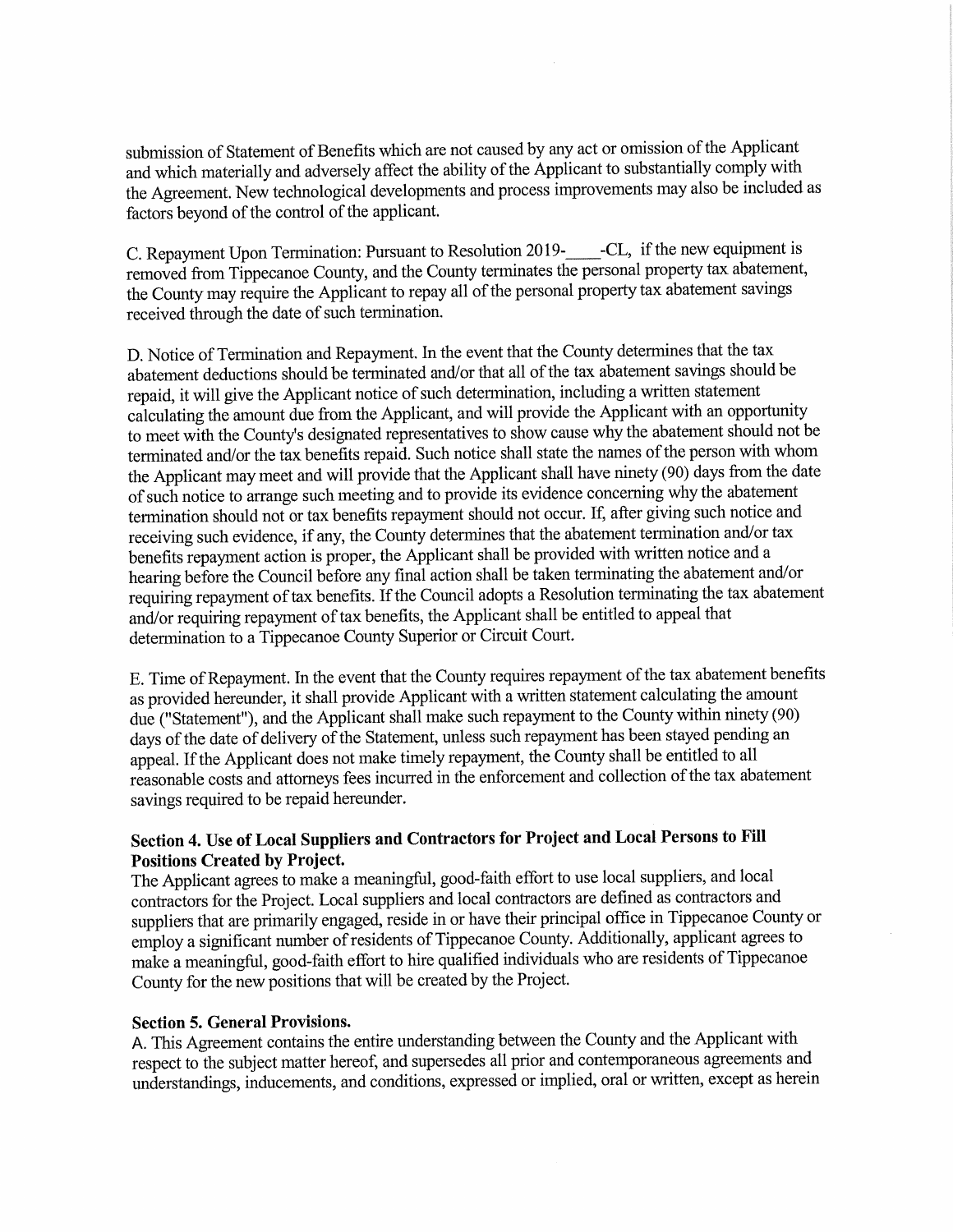contained. This Agreement may not be modified or amended other than by an agreemen<sup>t</sup> in writing signed by the County and Applicant. The Applicant understands that any and all filings required to be made or actions required to be taken to initiate or maintain the tax abatement are solely the responsibility of the Applicant.

B. Neither the failure nor any delay on the part of the County to exercise any right, remedy, power or privilege under this Agreement shall operate as <sup>a</sup> waiver thereof; nor shall any single or partial exercise of any right, remedy, power or privilege preclude any other or further exercise ofthe same or of any other right, remedy, power or privilege with respect to any occurrence or be construed as <sup>a</sup> waiver of such right, remedy, power or privilege with respect to any other occurrence. No waiver shall be effective unless it is in writing and is signed by the party asserted to have granted such waiver.

C. This Agreement and all questions relating to its validity, interpretation, performance and enforcement shall be governed by the laws and decisions of the courts of the State of Indiana, without regard to conflict of law principles.

D. The Applicant hereby irrevocably consents to the jurisdiction of the Courts of the State of Indiana and ofthe Tippecanoe County Circuit or Superior Court in connection with any action or proceeding arising out of or relating to this Agreement or any documents or instrument delivered with respect to any of the obligations hereunder, and any action relating to this Agreement or any documents or installments delivered with respect to any ofthe obligations hereunder, and any action related to this Agreement shall be brought in such County and in such Court.

B. All notices, requests, demands, and other communications required or permitted under this Agreement shall be in writing and shall be deemed to have been received when delivered by hand or by facsimile (with confirmation by registered or certified mail) or on the third business day following the mailing, by registered or certified mail, postage prepaid, return receipt requested, thereof, addressed as set forth below:

If to Applicant: If to County:

F. This Agreement shall be binding upon and inure to the benefit of the County and the Applicant and their successors and assigns, except that no party may assign or transfer its rights or obligations under this Agreement without the prior written consent of the other party hereto, which consent shall not be unreasonably withheld.

G. This Agreement may be executed in any number of counterparts, each ofwhich shall be deemed to be an original as against any party whose signature appears thereon, and all ofwhich together shall constitute one and the same instrument. By executing this Agreement, each person so executing affirms that he or she has been duly authorized to execute this Agreement on behalf of such party and that this Agreement constitutes <sup>a</sup> valid and binding obligation of such party.

H. The provisions of this Agreement and of each section or other subdivision herein are independent